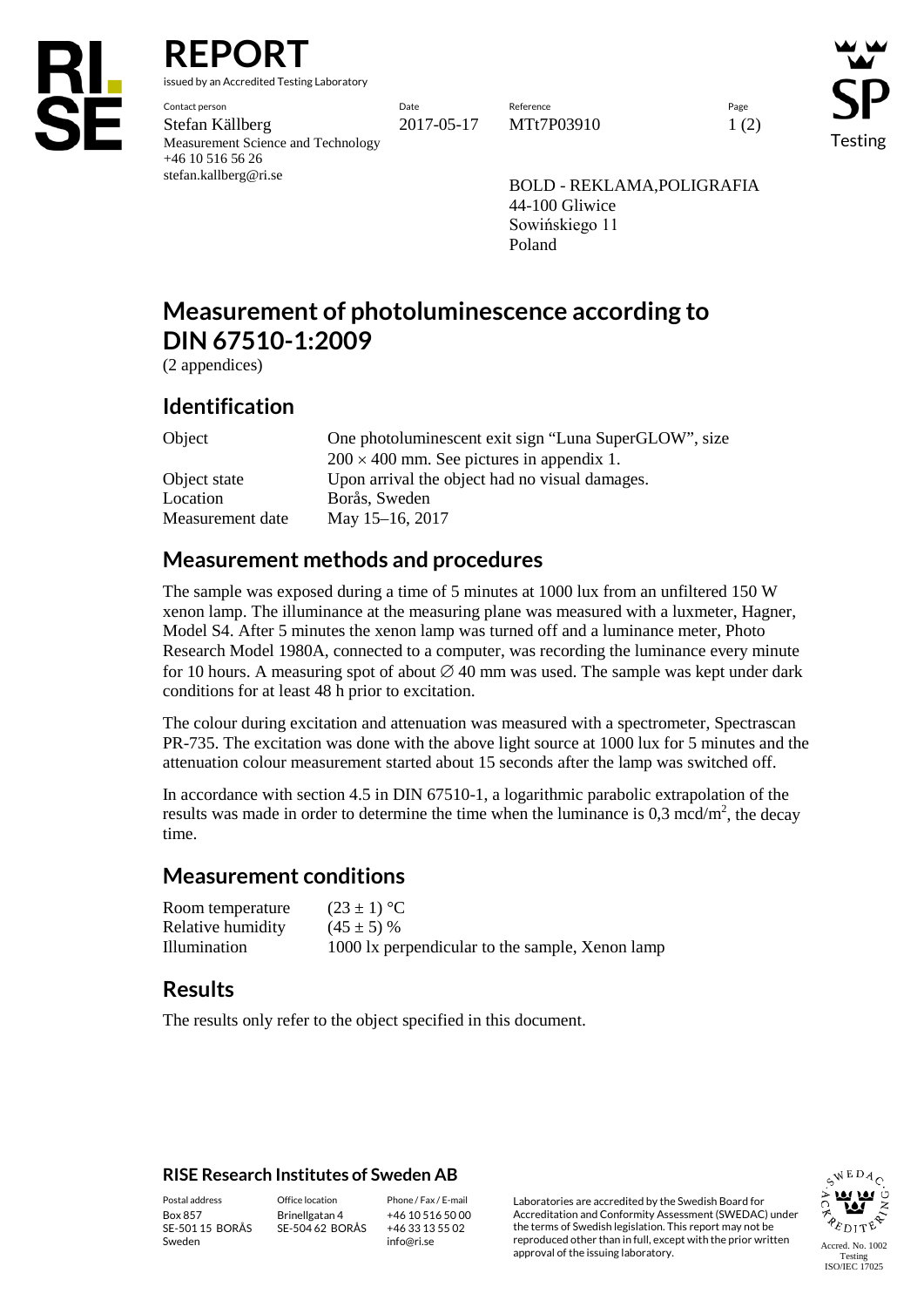

**RL<br>SE** 

| Sample ID      | Luminance $(\text{med/m}^2)$ |        |                  |                  |                   | Decay time |
|----------------|------------------------------|--------|------------------|------------------|-------------------|------------|
|                | $2~\mathrm{mm}$              | 10 min | $30 \text{ min}$ | $60 \text{ min}$ | $120 \text{ min}$ | (min)      |
| Luna SuperGLOW | 2200                         | 470    | 144              | 64.3             |                   | 3800       |

Table 2: CIE 1931 chromaticity coordinates for 2° standard observer.

| Sample ID      | During excitation |       | During attenuation |       |  |
|----------------|-------------------|-------|--------------------|-------|--|
|                |                   |       |                    |       |  |
| Luna SuperGLOW | 0.355             | 0.394 | 0.274              | 0.574 |  |

**Table 1:** Compilation of the results for luminance and calculated decay time.

### **Measuring uncertainty**

The measuring uncertainty is  $\pm 5$  % of the measured luminance values, but not less than  $\pm$ 0,05 mcd/m<sup>2</sup>. The uncertainty of the given values for x and y is  $\pm$ 0,005.

The reported expanded uncertainty of measurement is stated as the standard uncertainty of measurement multiplied by the coverage factor  $k = 2$ , which for a normal distribution corresponds to a coverage probability of approximately 95%. The standard uncertainty has been determined in accordance with EA Publication EA-4/02 (formerly EAL-R2). The long term stability of the calibrated object is not included in the reported expanded uncertainty of measurement.

## **Equipment**

Xenon-lamp 150 W, SP inv.no. 502959 Luminance meter Pritchard PR 1980, SP inv.no. 500721 Luxmeter Hagner S4, SP inv.no. 901737 Spectrometer Spectrascan PR-735, SP inv.no. 901491

**RISE Research Institutes of Sweden AB Measurement Science and Technology - Time and Optics**

Performed by Examined by

Stefan Källberg Maria Nilsson Tengelin

**Appendices**

Pictures of the test object Measured luminance, table and diagram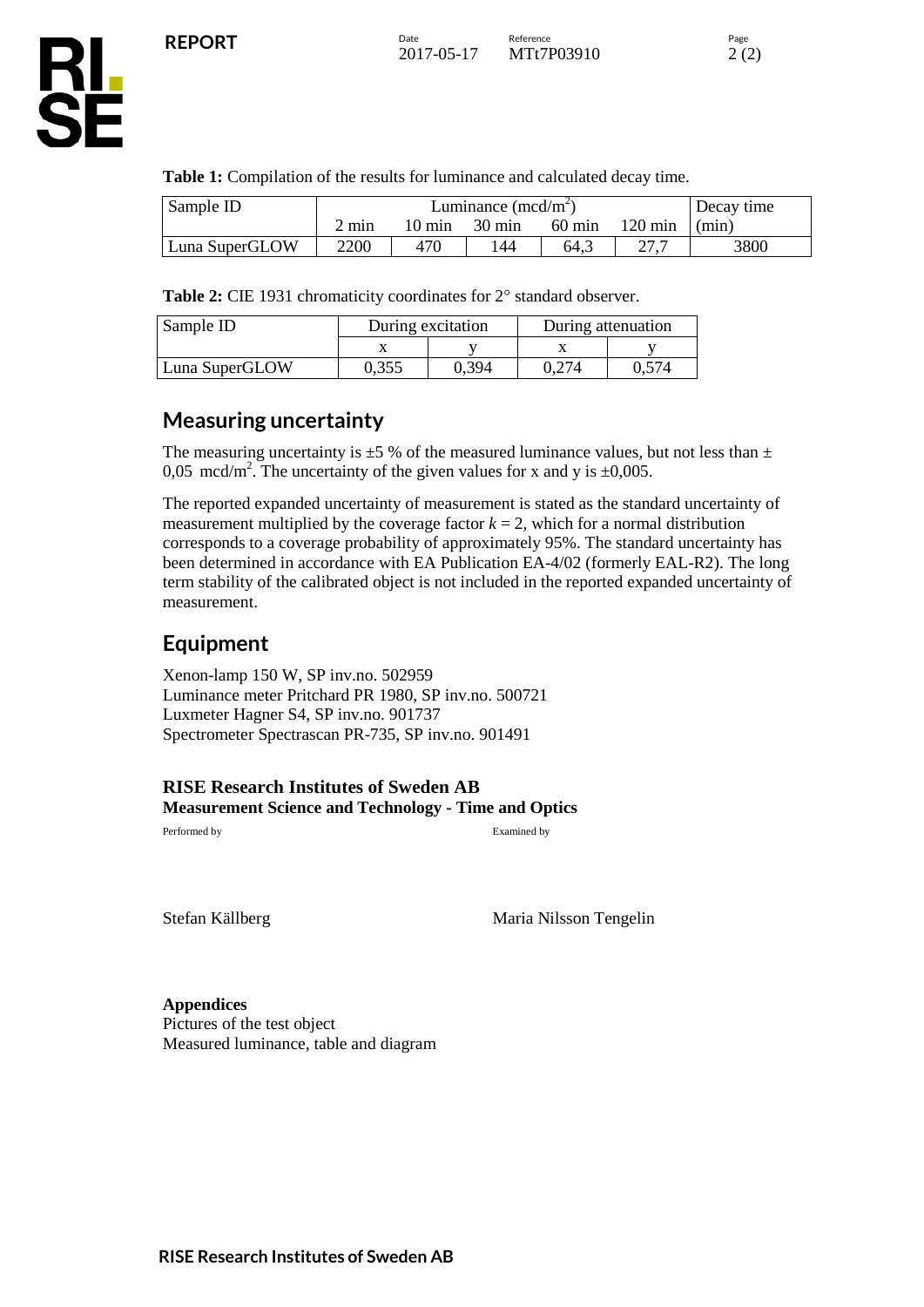**REPORT**



Appendix 1

# **Pictures of the test object**

*Exit sign Luna SuperGLOW*





*Exit sign – printed text, bottom left corner*



*Exit sign – printed text, bottom right corner*